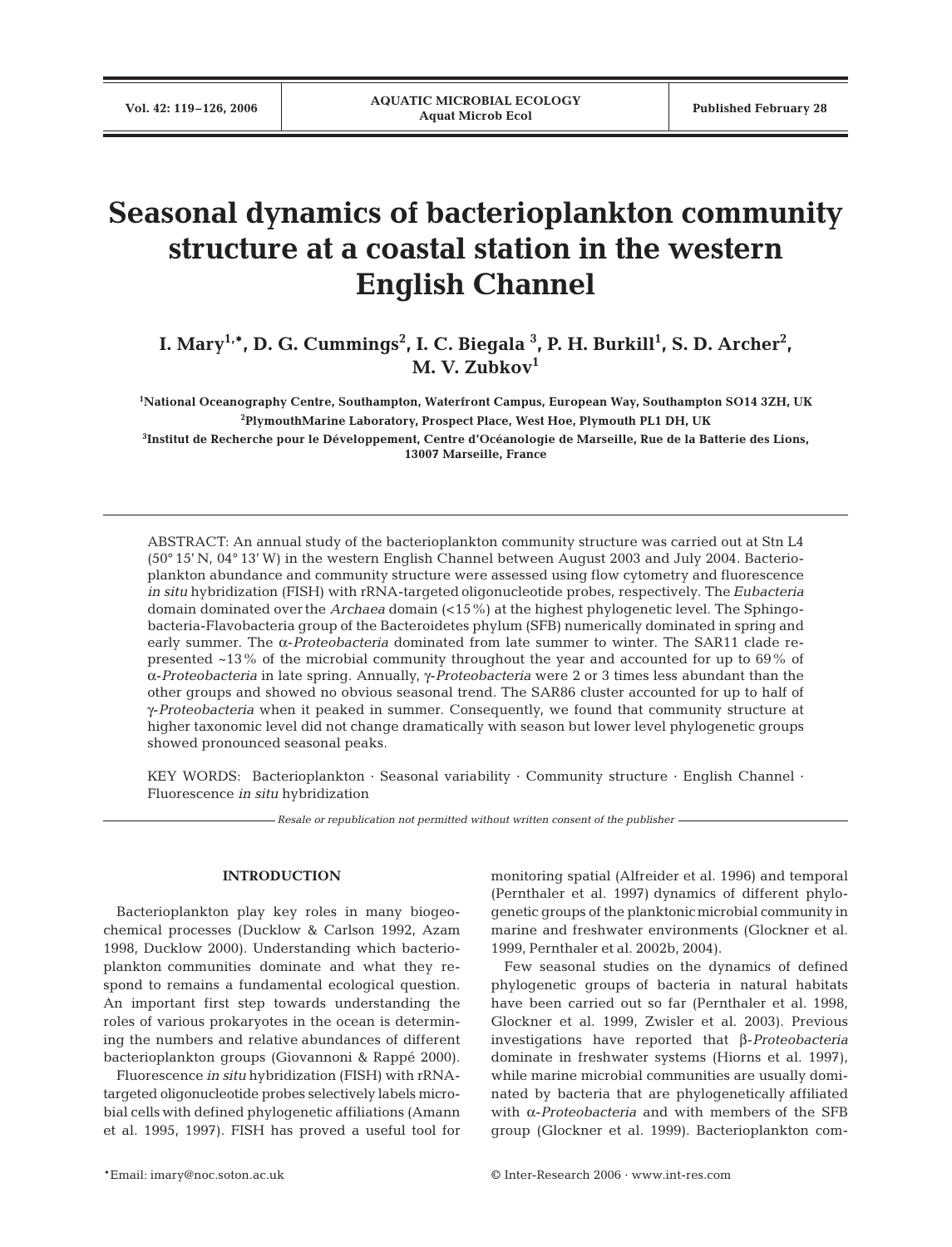munity biomass, function, structure, and diversity are known to change between winter and summer (Pernthaler et al. 1998, Zaccone et al. 2002). Schauer et al. (2003) showed the overall stability in time of the taxonomic composition of the bacterioplankton in coastal marine system, with gradual changes throughout the year revealing a substitution of closely related phylotypes during the seasonal cycle. Crump et al. (2003) demonstrated that shifts in bacterioplankton community composition were related to seasonal cycles in the source and lability of dissolved organic matter. Similarly, succession in marine bacterioplankton assemblages occurred in response to seasonal shifts in water column stability and water temperature, suggesting that bacterioplankton community composition may demonstrate an annual pattern of variability (Murray et al. 1998). Other studies have demonstrated relationships between bacterioplankton community composition and seasonal dynamics of other members of the aquatic food web (Hofle et al. 1999, Fandino et al. 2001, Hahn & Hofle 2001, Arrieta & Herndl 2002).

A typical seasonal dynamic in temporal coastal waters still remains to be established. Previous mesocosm experiments showed dramatic changes in the composition of the bacterial assemblage on daily to weekly time scales (van Hannen et al. 1999, Schäfer et al. 2001). However, it is not clear whether these changes are frequent in the field, although in some situations, such as during phytoplankton blooms, strong changes in numbers and phylogenetic shifts of the bacterial assemblage have been observed (Fandino et al. 2001, Yager et al. 2001). Only a few studies have addressed temporal changes during a whole seasonal cycle in natural environments in freshwater (Lindström 1998, Pernthaler et al. 1998) or coastal (Murray et al. 1998, Pinhassi & Hagström 2000, Schauer et al. 2003) environments.

The aim of the present study was to examine seasonal variation in phylogenetic composition of the bacterioplankton community at a station off Plymouth in the western English Channel (Stn L4). The site is characterised by a large seasonal variation in physical forcing and exhibits a diverse succession of phytoplankton blooms through the spring, summer and autumn, making it an ideal place to study seasonality of bacterioplankton composition.

# **MATERIALS AND METHODS**

**Sampling site.** Water samples were collected once a week at 2 m depth at Stn L4 (50° 15' N, 04° 13' W, water depth ~55 m) off Plymouth in the English Channel from August 2003 to August 2004. Bacterial abundance in surface waters was also monitored from July 1998 to December 2001.

**Flow cytometry.** Bacterial abundance in surface waters was monitored from July 1998 to December 2001 and from August 2003 to July 2004 with a FACSort flow cytometer (Becton Dickinson) after DNA staining as described in Marie et al. (1997). Yellow-green beads of 0.5 µm diameter (Fluoesbrite Microparticles; Polysciences) were used as a flow cytometric internal standard in order to normalise samples (Zubkov et al. 2002).

**Tyramide signal amplification–fluorescent** *in situ* **hybridization (TSA–FISH).** For TSA–FISH, 50 ml samples were fixed with 1% paraformaldehyde (PFA) and harvested on 0.2 µm (pore-size) polycarbonate filters. TSA–FISH was performed as described in Biegala et al. (2002) with some modifications as described below. Before hybridization, prokaryotic cells were partially lysed by placing the filters for 1 h at 37°C in 1 ml of 100 µg ml<sup>-1</sup> lysozyme (47 000 U mg<sup>-1</sup>, Sigma-Aldrich) in 0.1 M Tris-HCl and 0.05 M EDTA (pH 7.7). The enzymatic reaction was stopped by rinsing the filter 3 times in 5 ml of sterile water for 1 min. Filters were then placed for 30 min at 37°C in 1 ml of 60 U Achromopeptidase  $(2600 \text{ U mg}^{-1}$ , Sigma-Aldrich) in 0.1 M Tris-HCl and 0.05 M EDTA (pH 7.7) and the enzyme reaction was stopped by rinsing the filter 3 times in 5 ml of sterile water for 1 min. Filters were then dehydrated in a second ethanol series (50, 80, 100%, 3 min each) and dried.

**Oligonucleotide probes.** The probe sequences, hybridization conditions, and references are given in Table 1. The probe GAM42a was used with competitor oligonucleotides as described previously (Manz et al. 1992). The probes EUBI (EUB338), EUBII and EUBIII were pooled to maximise targeting the *Eubacteria* (Amann et al. 1990, Daims et al. 1999). A mixture of 2 probes, CREN554 and EURY806 (Massana et al. 1997, J. Pernthaler unpubl. data,), which detect *Crenarchaea* and *Euryarchea* respectively, was used to detect *Archaea.* A mixture of 2 published probes was used to enhance the detection of the SAR11 clade (Morris et al. 2002).

**Microscopy counts.** The filter sections were inspected and cells were counted under a Zeiss Axioplan II motorised epifluorescence microscope (Carl Zeiss), equipped with a 100× UV Plan Apochromat objective and excitation/emission filters 360/420 for DAPI and 490/515 for FITC and an automated image analysis system KS300 (Image Associates). For each sample and probe, about 1000 cells were counted per sample using automatic exposure. All probe-specific cell counts are presented as the percentage of cells visualized byDAPI.

**Statistical analysis.** Means and standard deviations for 8 to 10 fields of view, representing about 1000 cells, across the filters were calculated. Reproducibility of the hybridization procedure was also checked using independent filters. A *t*-test was used to statistically compare the means of the data between each month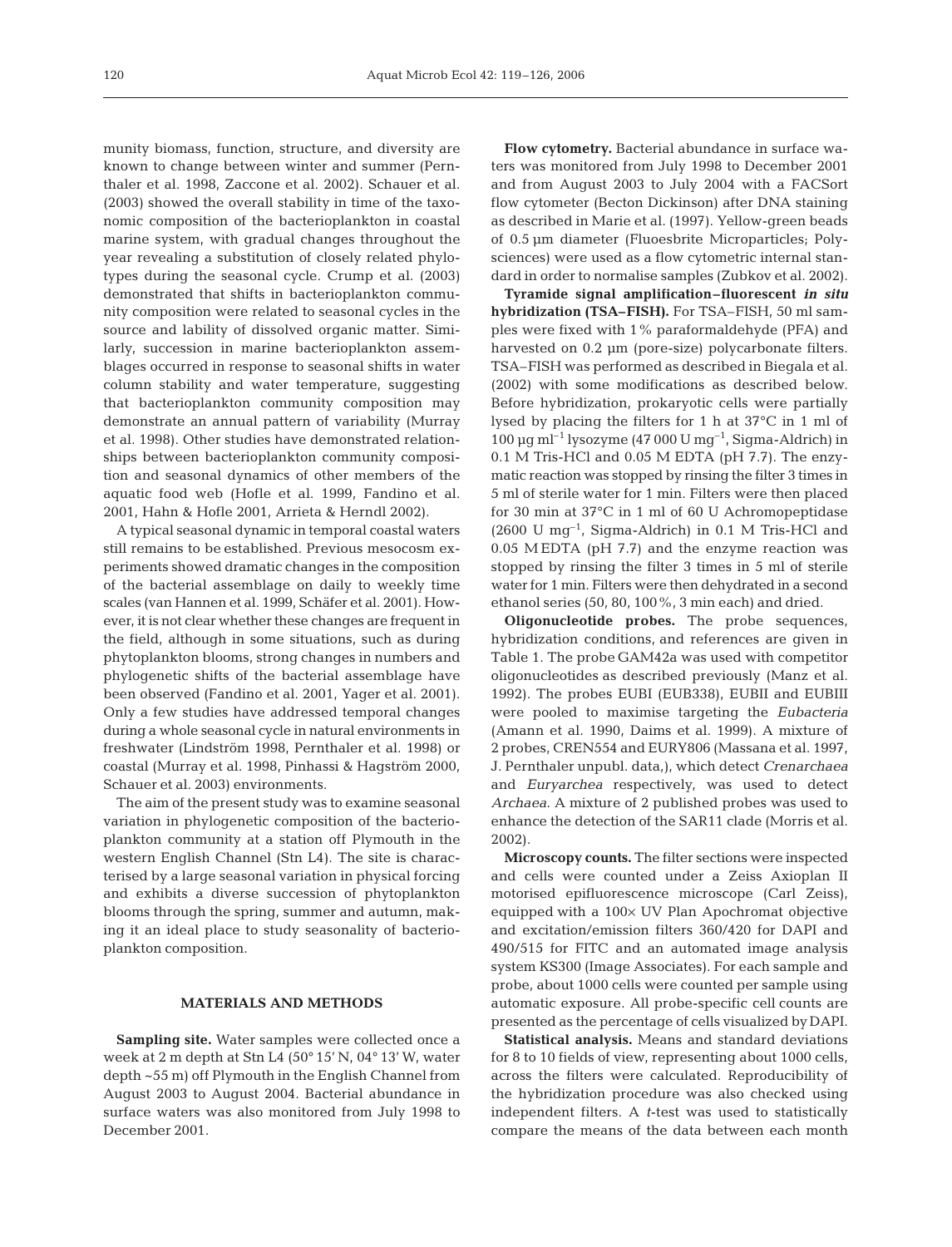| Probe           | Specificity              | Sequence $(5' – 3')$ of probe | FA(%) | Source                  |
|-----------------|--------------------------|-------------------------------|-------|-------------------------|
| <b>EUB338/I</b> | Eubacteria               | GCTGCCTCCCGTAGGAGT            | 50    | Amann et al. (1990)     |
| EUBII           | Eubacteria               | GCAGCCACCCGTAGGTGT            | 50    | Daims et al. (1999)     |
| <b>EUBIII</b>   | Eubacteria               | <b>GCTGCCACCCGTAGGTGT</b>     | 50    | Daims et al. (1999)     |
| CF319a          | <b>SFB</b>               | <b>TGGTCCGTGTCTCAGTAC</b>     | 50    | Manz et al. (1996)      |
| A1f968          | $\alpha$ -Proteobacteria | GGTAAGGTTCTGCGCGTT            | 50    | Glockner et al. (1999)  |
| Gam42a          | γ-Proteobacteria         | <b>GCCTTCCCACATCGTTT</b>      | 50    | Manz et al. (1992)      |
| RSB67           | Roseobacter              | CGCTCCACCCGAAGGTAG            | 40    | Zubkov et al. (2001a)   |
| Sar86/1245      | SAR86 cluster            | <b>TTAGCGTCCGTCTGTAT</b>      | 50    | Zubkov et al. (2001b)   |
| SAR11-152R      | SAR <sub>11</sub>        | ATTAGCACAAGTTTCCYCGTGT        | 50    | Morris et al. (2002)    |
| SAR11-542R      | SAR <sub>11</sub>        | <b>TCCGAACTACGCTAGGTC</b>     | 50    | Morris et al. (2002)    |
| Eury806         | Some marine Euryarchaea  | <b>CACAGCGTTTACACCTAG</b>     | 20    | J. Pernthaler (unpubl.) |
| Cren554         | 50% of Crenarchaea       | <b>TTAGGCCCAATAATCMTCCT</b>   | 20    | Massana et al. (1997)   |

Table 1. Probes used in the present study. FA: percentage of formamide in *in situ* hybridization buffer

and the following one. An *F*-test was carried out to examine the variance between the bacterial groups and total bacterioplankton abundance.

#### **RESULTS**

## **Bacterioplankton abundance**

Total bacterioplankton numbers ranged from  $0.2 \times 10^6$ to  $1.6 \times 10^6$  cells ml<sup>-1</sup> during the studied annual cycle (Fig. 1). Similar trends in bacterioplankton abundance occurred between 1998–2001 and 2003–2004: a general increase from February to September and a decrease from October to January. Therefore the studied annual cycle is typical for these temporal coastal waters.



Fig. 1. Seasonal changes of total bacterial abundance measured at Stn L4, Plymouth, UK. O: 1998; □: 1999; △: 2000; ◇: 2001; ●: 2003; ▲: 2004

#### **Bacterioplankton community structure (FISH)**

The *Eubacteria* domain dominated over the *Archaea* domain (Table 2, Fig. 2a). Between 70 and 85% of all DAPI-stained cells (mean: 80%) were visualized with the compilation of *Eubacteria* probes EUBI-III (Table 1), while *Archaea* accounted for lessthan 6% to a maximum of 13% of all DAPI-stained cells (mean: 8%). Compositional analysis using FISH–TSA revealed that the bacterioplankton at L4 was dominated by the SFB cluster and the α-*Proteobacteria.* On an annual average, members of the SFB group formed 32% (range: 20 to 51%) of of all DAPI-stained cells and 41% (range: 24 to 61% of the cells detected by the *Eubacteria* probes, reaching their maximal abundances in spring and early summer (Table 2, Fig.2a). α-*Proteobacteria* were the second most

> abundant bacterial phylogenetic group constituting highest proportions of all bacterioplankton detected in late summer, autumn and winter (August to March). α*-Proteobacteria* accounted for 18 to 36% (mean 28%) of all DAPIstained cells (Table 2) and, on average, 35% of the EUBI-III counts (range: 23 to 50%). α*-Proteobacteria* were dominated by SAR11 clade and *Roseobacter* genus, representing 8 to 20% and 1 to 11% of all bacterioplankton respectively. SAR11 clade seemed to follow the same pattern as the  $\alpha$  subclass, whereas the *Roseobacter* genus significantly increased in early spring and summer with a maximum in May (Table2, Fig. 2b). The sum of cells targeted by the probes RSB67 specific for *Roseobacter* clade and SAR11 was generally smaller than the number of cells targeted by the general α-*Proteobacteria* probe Alf968. Indeed, the 16S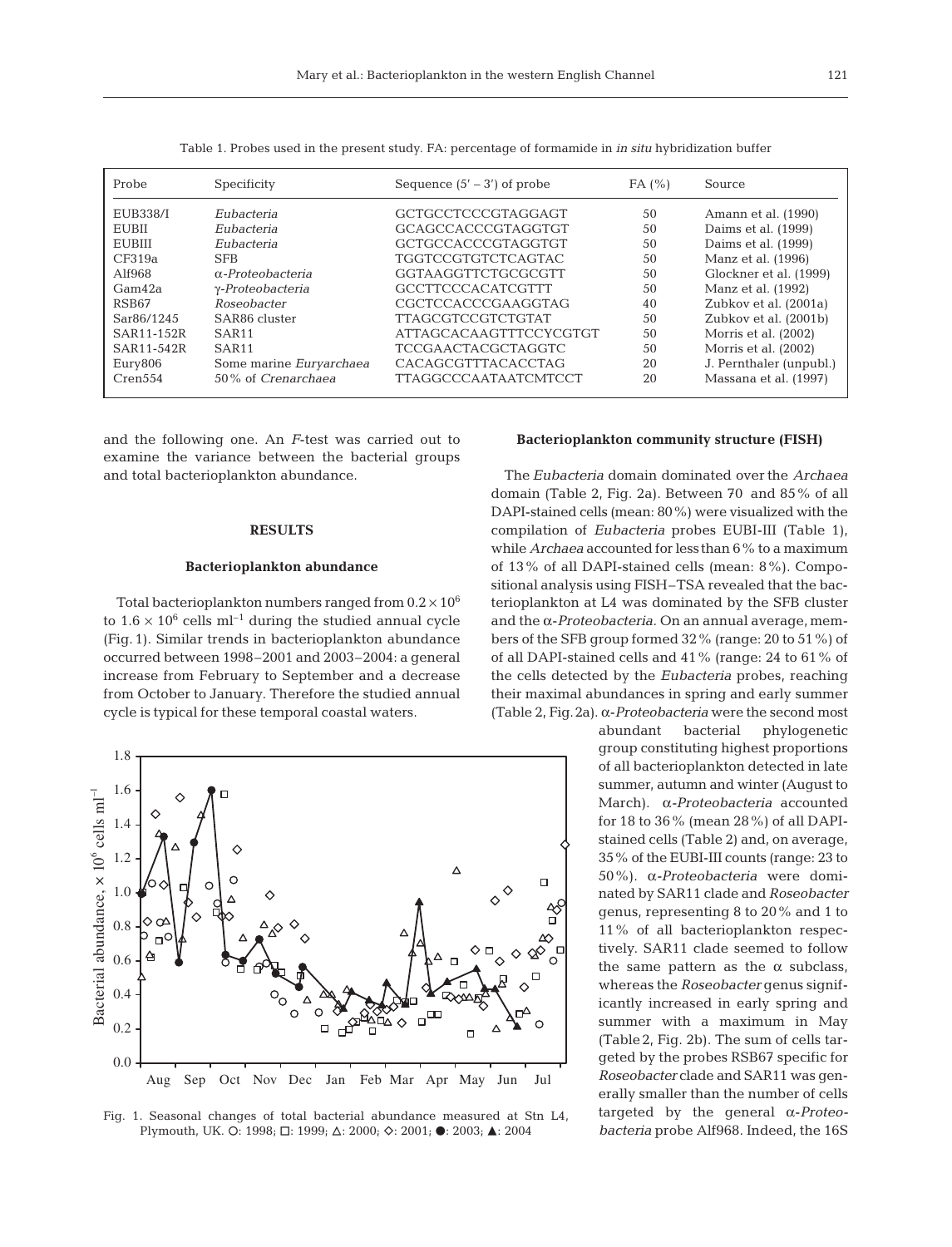|      | Eubacteria                   | Archea           | <b>SFB</b>                  | $\alpha$ -Proteobacteria    | SAR11             |                  | Roseobacter y-Proteobacteria | SAR86            |
|------|------------------------------|------------------|-----------------------------|-----------------------------|-------------------|------------------|------------------------------|------------------|
| Jan  | $72.1 \pm 10.1$ **           | $8.8 \pm 4.0$    | $19.6 \pm 5.1$ **           | $29.3 \pm 10.0$             | $15.4 \pm 5.9$    | $1.5 \pm 0.4$    | $8.8 \pm 3.9$                | $0.6 \pm 0.3$ ** |
| Feb  | $84.4 \pm 5.5$               | $7.9 \pm 2.3$    | $27.8 \pm 6.6$              | $35.8 \pm 7.3*$             | $18.1 \pm 6.3$ ** | $2.0 \pm 0.8$ ** | $8.4 \pm 2.0$                | $0.1 \pm 0.1^*$  |
| Mar  | $79.0 \pm 13.2$              | $6.6 \pm 3.3$    | $28.0 \pm 8.7$ <sup>*</sup> | $28.3 \pm 9.9$              | $19.7 \pm 4.9^*$  | $4.6 \pm 1.2$ ** | $11.0 \pm 4.1$               | $0.3 \pm 0.1$ ** |
| Apr  | $81.3 \pm 7.9$ <sup>*</sup>  | $6.0 \pm 3.9$    | $38.1 \pm 10.9$             | $23.1 \pm 11.9$             | $12.8 \pm 3.2$    | $11.3 \pm 4.0$   | $10.1 \pm 2.9^*$             | $1.8 \pm 0.3$    |
| May  | $90.0 \pm 8.3$               | $7.8 \pm 2.2$    | $45.5 \pm 7.8$              | $22.4 \pm 6.2$              | $8.9 \pm 3.4$     | $9.3 \pm 2.6$    | $7.0 \pm 2.1$                | $1.5 \pm 0.5$    |
| Jun  | $80.0 \pm 12.2$              | $10.2 \pm 4.9$   | $42.5 \pm 9.8$              | $17.6 \pm 5.0$              | $9.1 \pm 4.5$     | $9.1 \pm 3.2$    | $8.2 \pm 1.9$ **             | $2.0 \pm 0.9$ ** |
| Jul  | $70.2 \pm 15.7$ <sup>*</sup> | $7.6 \pm 3.5$    | $51.3 \pm 12.3$ **          | $20.0 \pm 4.7$ <sup>*</sup> | $11.1 \pm 4.5$    | $8.3 \pm 3.6$ ** | $13.3 \pm 4.2$               | $6.6 \pm 1.3$    |
| Aug  | $81.2 \pm 8.2$               | $9.4 \pm 3.5^*$  | $33.5 \pm 11.6^*$           | $27.6 \pm 8.0$              | $12.5 \pm 3.6$    | $3.6 \pm 0.9$    | $12.5 \pm 4.4$               | $5.1 \pm 1.5$ ** |
| Sep  | $76.9 \pm 6.7$ <sup>*</sup>  | $7.0 \pm 2.8$ ** | $21.8 \pm 6.8$              | $35.1 \pm 12.2$             | $12.2 \pm 3.0$    | $3.5 \pm 0.9$ ** | $14.5 \pm 3.8$               | $2.4 \pm 1.2$ ** |
| Oct  | $67.3 \pm 6.9$ **            | $12.5 \pm 6.3^*$ | $20.1 \pm 6.9$              | $34.7 \pm 10.4$             | $12.4 \pm 2.6$    | $1.2 \pm 0.4$    | $13.1 \pm 5.0$               | $0.8 \pm 0.3$    |
| Nov. | $76.2 \pm 4.9$               | $8.8 \pm 3.4$    | $22.9 \pm 8.0$              | $34.4 \pm 6.9$              | $11.4 \pm 3.1$    | $1.0 \pm 0.3$    | $10.1 \pm 2.9$               | $1.2 \pm 0.8$    |
| Dec. | $70.0 \pm 12.3$              | $7.9 \pm 2.1$    | $22.3 \pm 6.2$              | $27.6 \pm 10.3$             | $13.9 \pm 4.1$    | $1.0 \pm 0.1$ ** | $9.2 \pm 3.3$                | $1.0 \pm 0.5$    |

Table 2. Seasonal changes of bacterioplankton community structure at Stn L4 between August 2003 and July 2004, normalised as percentages of TSA–FISH positive cells compared to total DAPI positive cells. Counts of ~1000 cells from 8 to 10 randomly chosen fields on the filters (mean ± SD). Comparison between 2 consecutive months using *t*-tests, \*: 95% significant difference, \*\*: 99% significant difference, no symbol: difference is insignificant

database used to generate the probes was not exhaustive and many taxa from the bacterioplankton appeared to correspond to novel lineages not yet represented in the general databases. γ*-Proteobacteria* always comprised the lowest proportions of all bacterial groups (Table 2, Fig. 2c), accounting for 8 to 16% of all DAPIstained cells (mean 11%) and, on average, 14% of the EUBI-III counts (range: 10 to 19%). The SAR86 cluster of γ*-Proteobacteria* was ~8% of all bacterioplankton in summer and could represent less than 1% in winter (Table2, Fig.2c). Moreover, it represented ~50% of the γ*-Proteobacteria* in summer and seems to follow the same seasonal variation as γ*-Proteobacteria*.

An *F*-test was carried out to examine the variance between the bacterial groups and total bacterioplankton abundance (Table 3). The result suggests that there is significantly greater variability in the monthly abundances of *Roseobacter* and SAR86 cluster compared to the total abundance. This supports the hypothesis that the more specific the taxonomic discrimination is, the greater variability in seasonal abundance is observed. However, the high variance in the *Roseobacter* and SAR86 cluster is driven by one or two relatively high peaks whilst throughout much of the year, particularly the winter, their abundance is consistently relatively low.

## **DISCUSSION**

#### **Methodological aspect**

Within the last decade, new methods have been described for the study of microbial population dynamics in the marine picoplankton. Denaturing gradient gel electrophoresis (DGGE) has been an attractive approach to study bacterioplankton diversity because it allows a rapid qualitative analysis of the phylogenetic structure of bacterial communities. Its application revealed rather stable seasonal as well as pronounced temporal and spatial variations of bacterial communities in aquatic systems (e.g. Lebaron et al. 1999, Lindström 2000, Riemann & Winding 2001). However, because of biases introduced by PCR, including disproportionately frequent recovery of some sequences and the virtual loss of others (Suzuki & Giovannoni 1996, Cottrell & Kirchman 2000a), quantitative assessment of the contributions of particular groups of bacteria has been problematic (Schauer et al. 2003). Fluorescence *in situ* hybridization (FISH) (e.g. Wagner et al. 1994, Manz 1999) is the other method of choice for looking at bacterial composition and has the advantage of allowing a quantitative determination of the relative abundances of different phylogenetic groups of bacteria (e.g. Glockner et al. 1999, Pernthaler 2002a, 2004). It was also used to determine the factors controlling the bacterial community in freshwater systems (Liu & Leff 2002). In the present study between 85 and 100% of the *Bacteria* were identified by FISH as members of the SFB cluster and α- and γ-*Proteobacteria*, indicating that a substantial fraction of the bacterioplankton community could be phylogenetically characterised. However, compared to the DGGE method that allows identification of unknown populations by sequencing bands, the 16S database used to generate the FISH probes is not exhaustive and bacterioplankton of novel lineages not yet represented in the general databases remained unidentifiable.

#### **Bacterioplankton community structure**

Between 85 and 100% of the *Bacteria* were identified as members of the SFB group and α- and γ-*Proteobacteria* which appears to be characteristic for marine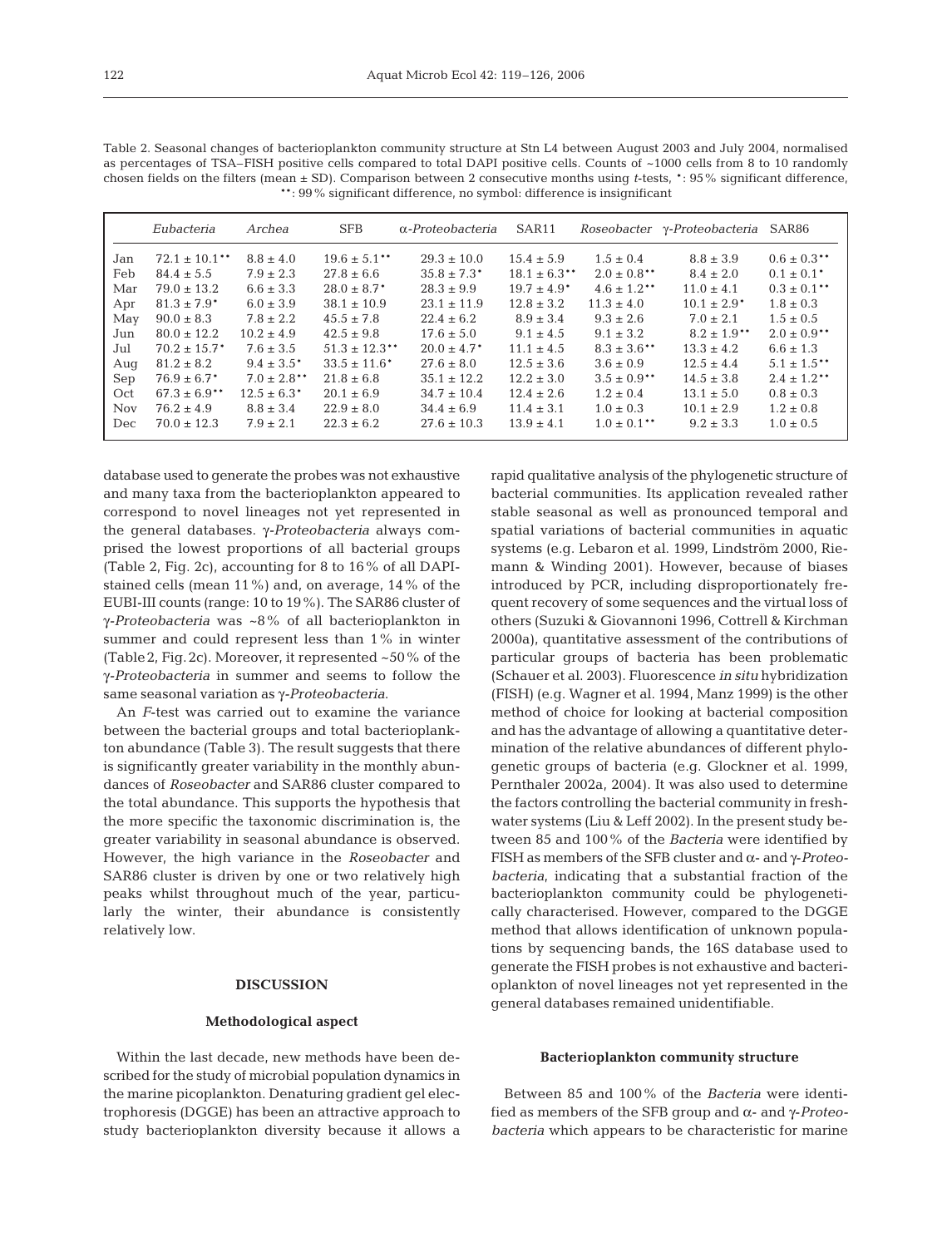

Fig. 2. Seasonal changes in bacterioplankton community structure (relative abundance, %) at L4 between August 2003 and August 2004 studied using TSA–FISH (Tyramide signal amplification–fluorerscent *in situ* hybridisation). (a) General class and group specific probes (Cren554, Eury806, CF319a, Table 1) compared to *Bacteria* (EUBI + EUBII + EUBIII, Table 1); (b) α-*Proteobacteria* at class, clade and genus level (Alf968, RSB67, SAR11-152R + SAR11-542R, Table 1); (c) γ-*Proteobacteria* at class and clade level (Gam42a, SAR86/1245, Table 1)

| Table 3. Analysis of the variance between the bacterial groups |
|----------------------------------------------------------------|
| and total bacterioplankton abundance using the F-test. Data    |
| have been normalized, so that mean $= 0$                       |

| Variance | р    |
|----------|------|
| 0.34     |      |
| 0.35     | 0.47 |
| 0.36     | 0.45 |
| 0.68     | 0.13 |
| 0.29     | 0.41 |
| 0.31     | 0.44 |
| 1.29     | 0.02 |
| 0.34     | 0.49 |
| 1.70     | 0.01 |
|          |      |

bacterioplankton in general (Glockner et al. 1999, Fuchs et al. 2000)*.* These results are consistent with previous studies that showed that α-*Proteobacteria* and SFB were abundant throughout the year in coastal Mediterranean environments (Schauer et al. 2003), off the Oregon Coast (Suzuki et al. 1997), in Great South Bay, in the North Atlantic (Kelly & Chistoserdov 2001) and from several stations off the California Coast (Cottrell & Kirchman 2000b).

On an annual average, members of the SFB group reached their maximal abundances in spring and early summer (Table 2, Fig. 2a) when labile organic substrates such as amino acids, proteins and carbohydrates are produced in the course of phytoplankton blooms (Simon et al. 1998, Bunte & Simon 1999, Rosenstock & Simon 2001). SFB bacteria were identified as important members of bacterioplankton communities in many aquatic environments including lakes, rivers and marine systems (Pernthaler et al. 1998, Šimek et al. 1999). Their ecological success could be explained by their ability to degrade aerobically at relatively low temperatures (Reichenbach 1992) a large spectrum of organic compounds ranging from various proteins, carbohydrates, to complex macromolecules (Bernardet et al. 1996) abundant in coastal waters.

α-*Proteobacteria* were the second most abundant bacterial phylogenetic group constituting highest proportions of all bacterioplankton detected in late summer, autumn and winter (August to March). There is very limited information available on the occurrence of this subclass of *Proteobacteria*, making it difficult to explain their abundance. There is some evidence that limnic α-*Proteobacteria* comprise bacteria which prefer rather labile organic matter, although more studies need to be carried out to shed more light on the specific properties of members of this subclass of *Proteobacteria* (Zwisler et al. 2003). In marine systems, the relative abundance of α*-Proteobacteria* ranges between 1% in the North Sea and 14% in the Baltic Sea (Glockner et al. 1999).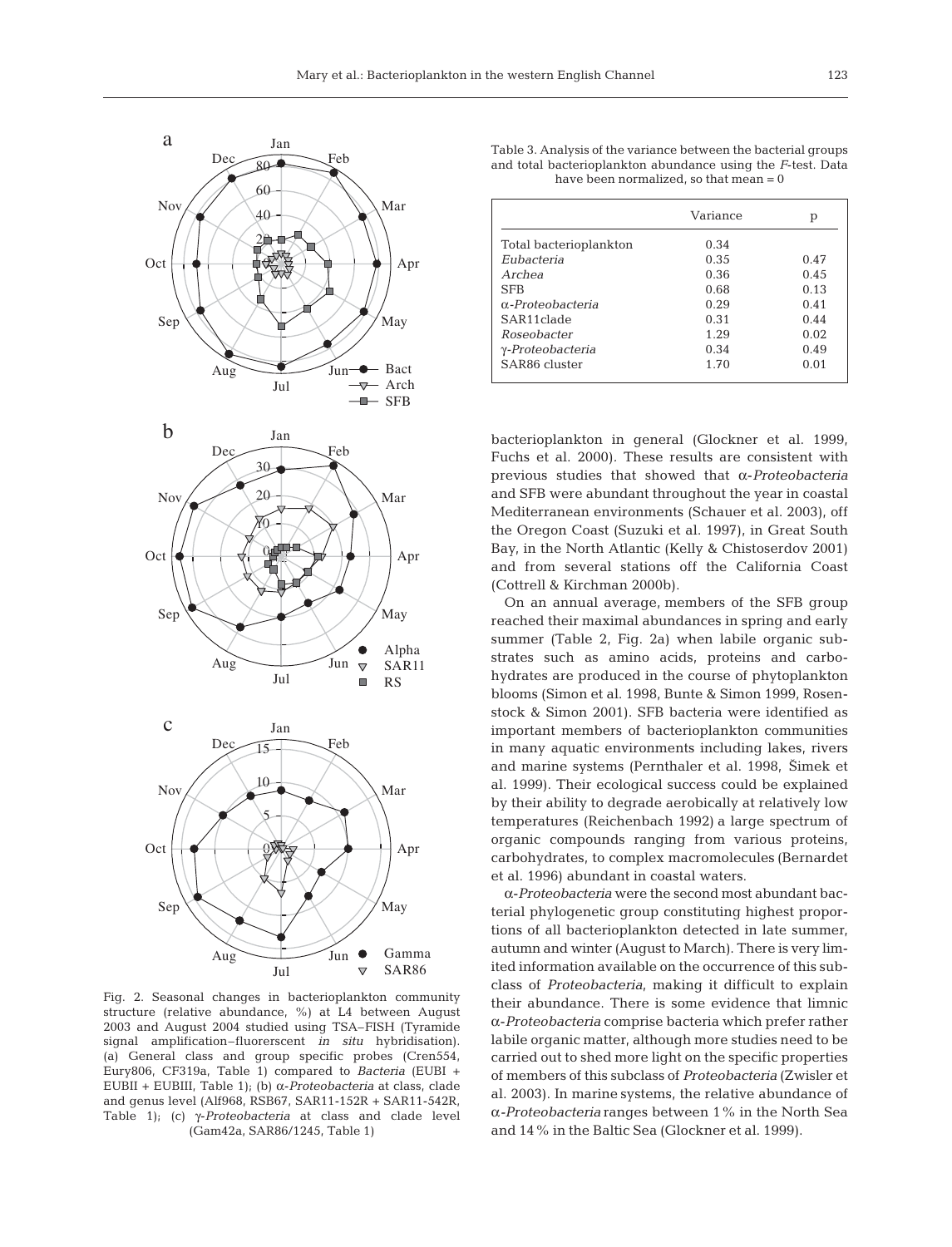To better understand the dynamic of this diverse group, more specific phylogenetic affiliations were carried out using probes specific for ecologically important lineages. α-*Proteobacteria* were dominated by 2 lineages: the SAR11 clade which made up to 69% of α-*Proteobacteria* and the *Roseobacter* genus which accounted for up to 11% (Table 2, Fig. 2b, c). The SAR11 clade was among the first groups of marine bacteria to be identified by cultivation-independent approaches and appears to dominate subtropical surface bacterioplankton communities (Morris et al. 2002, Rappé et al. 2002). Although the biogeochemical role of the SAR11 clade remains uncertain, this group has been considered to be among the most successful organisms on Earth (Morris et al. 2002). Recently, Malmstrom et al. (2004) showed that SAR11 bacteria could be responsible for about 50% of amino acid assimilation and 30% of dimethylsulphoniopropionate (DMSP) assimilation in surface waters of the North Atlantic Ocean, suggesting that they are highly active and play a significant role in C, N, and S cycling in the ocean.

The marine *Roseobacter* genus represents the second most abundant lineage of marine bacterioplankton after SAR11 (Allgaier et al. 2003, Selje et al. 2004). This group was found to be the second most abundant subgroup of α-*Proteobacteria* in coastal waters at L4, especially in summer when its abundance increased considerably. The *Roseobacter* genus, was also an abundant bacterioplankton component in the Celtic and North Seas (Eilers et al. 2001, Zubkov et al. 2001a, Wagner-Dobler et al. 2003).

While γ*-Proteobacteria* represented a lower proportion of the bacterioplankton throughout the year, we were also interested in understanding the dynamic of this group at a lower phylogenetic level. Giovannoni & Rappé (2000) hypothesized that the SAR86 clade members, ecologically successful heterotrophs in the surface ocean, are most likely utilizing phytoplanktonderived dissolved organic matter, and that their dominance may be the result of a competitive advantage in procuring limited inorganic nutrients. In the present study, SAR86 cluster was found to account for up to half of γ-*Proteobacteria* in summer. It was shown previously that this clade might be an important contributor to total bacterioplankton activity in coastal North Sea water during periods of low phytoplankton primary production (Pernthaler et al. 2002a) and played a significant role in the DMSP sulphur uptake (Vila et al. 2004).

## **Seasonal dynamics of the bacterioplankton community**

A few studies have addressed temporal changes during a whole seasonal cycle in freshwater (Lindström 1998, Pernthaler et al. 1998) and marine (Murray et al. 1998, Pinhassi & Hagström 2000, Schauer et al. 2003) environments. Here, we found that community structure at higher taxonomic level did not change dramatically with season but lower level phylogenetic groups showed pronounced seasonal peaks (Table 2, Fig. 2). In a previous study, Schauer et al. (2003) also showed the overall stability in time of the taxonomic composition of the bacterioplankton in a Mediterranean coastal system, with gradual changes throughout the year revealing a substitution of closely related phylotypes during the seasonal cycle. The main factors affecting bacterial composition were the change in DOM supply mediated by different algal populations and the different temperature optima of bacterial populations. Similarly, seasonal shifts in bacterioplankton community composition in freshwater systems were related to shifts in the source and lability of DOM (Pernthaler et al. 1998, Crump et al. 2003). Mesocosm experiments have suggested that nutrients and grazing play a key role in shaping the composition as well as the activity of bacterial communities by regulating abundances (Lebaron et al. 2001, Schafer et al. 2001). Especially, very small and large bacteria seemed to be protected from nanoprotozoan grazing whereas active cells within the medium size-class are preferentially consumed (Epstein & Shiaris 1992).

## **CONCLUSIONS**

In the present study, we have shown that bacterioplankton change their abundance seasonally at this coastal site, however, the bacterioplankton community structure at high phylogenetic level changed little (Fig. 2a). At a lower phylogenetic level however, a few bacterial groups showed distinct seasonal abundance patterns, with several groups increasing in relative abundance during particular seasons. What causes the stability in the bacterioplankton communities at a high phylogenetic level, while allowing changes at lower levels, remains to be explained.

*Acknowledgements.* This work was supported partially by the EU project BASICS grant (EVK3-CT-00078), the NERC M&FMB grant (NER/T/S/2000/01424) and partially by NERC core programme at NOC. The research of M.V.Z. was supported by the NERC advanced research fellowship (NER/I/S/2000/00898).

## LITERATURE CITED

Alfreider A, Pernthaler J, Amann R, Sattler B, Glöckner FO, Wille A, Psenner R (1996) Community analysis of the bacterial assemblages in the winter cover and pelagic layers of a high mountain lake using *in situ* hybridization.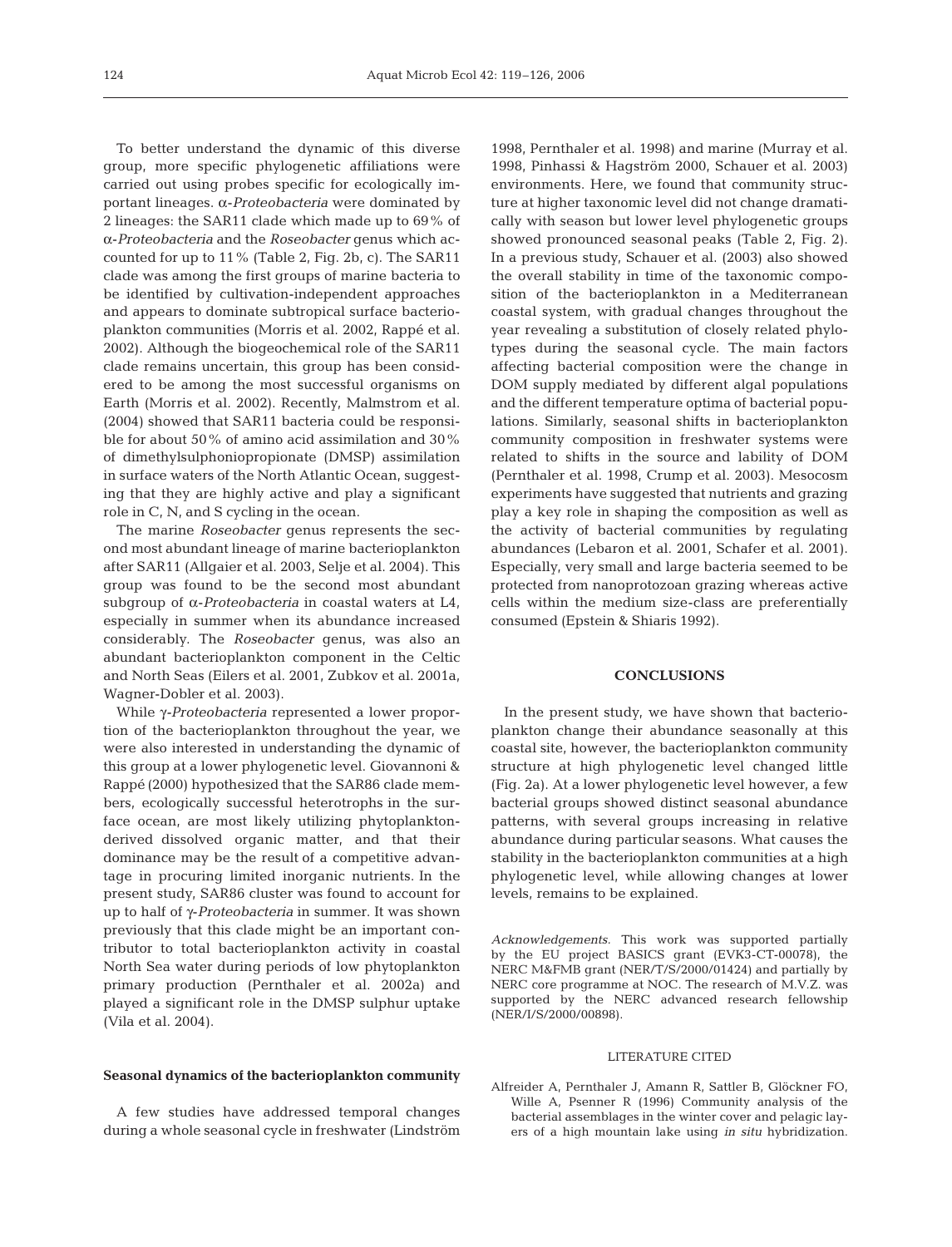Appl Environ Microbiol 62:2138–2144

- Allgaier M, Uphoff H, Felske A, Wagner-Dobler I (2003) Aerobic anoxygenic photosynthesis in *Roseobacter* clade bacteria from diverse marine habitats. Appl Environ Microbiol 69:5051–5059
- Amann R, Krumholz L, Stahl DA (1990) Fluorescent-oligonucleotide probing of whole cells for determinative, phylogenetic, and environmental studies in microbiology. J Bacteriol 172:762–770
- Amann R, Ludwig W, Schleifer KH (1995) Phylogenetic identification and in situ detection of individual microbial cells without cultivation. Microbiol Rev 59:143–169
- Amann R, Glöckner FO, Neef A (1997) Modern methods in subsurface microbiology: in situ identification of microorganisms with nucleic acid probes. FEMS Microbiol Rev 20:191–200
- Arrieta JM, Herndl GJ (2002) Changes in bacterial β-glucosidase diversity during a coastal phytoplankton bloom. Limnol Oceanogr 47:594–599
- Azam F (1998) Microbial control of oceanic carbon flux: the plot thickens. Science 280:694–696
- Bernardet JF, Segers P, Vancanneyt M, Berthe F, Kersters K, Vandamme P (1996) Cutting a gordian knot: emended classification and description of the genus Flavobacterium, emended description of the family Flavobacteriaceae, and proposal of *Flavobacterium hydatis* nom. nov. (basonym, Cytophaga quatilis Stohl and Tait 1978). Int J Syst Bacteriol 46:128–148
- Biegala IC, Kennaway G, Alverca E, Lennon JF, Vaulot D, Simon N (2002) Identification of bacteria associated with dinoflagellates (*Alexandrium* spp.) using TSA-FISH (Tyramide signal amplification-fluorescent *in situ* hybridization) and confocal microscopy. J Phycol 38:404–411
- Bunte C, Simon M (1999) Bacterioplankton turnover of dissolved free monosaccharides in a mesotrophic lake. Limnol Oceanogr 65:3843–3849
- Cottrell MT, Kirchman DL (2000a) Community composition of marine bacterioplankton determined by 16S rRNA gene clone libraries and fluorescence *in situ* hybridization. Appl Environ Microbiol 66:5116–5122
- Cottrell MT, Kirchman DL (2000b) Natural assemblages of marine proteobacteria and members of the Cytophaga-Flavobacter cluster consuming low- and high-molecularweight dissolved organic matter. Appl Environ Microbiol 66:1692–1697
- Crump BC, Kling GW, Bahr M, Hobbie JE (2003) Bacterioplankton community shifts in an arctic lake correlate with seasonal changes in organic matter source. Appl Environ Microbiol 69:2253–2268
- Daims H, Brühl A, Amann R, Schleifer KH, Wagner M (1999) The domain-specific probe EUB338 is insufficient for the detection of all bacteria: development and evaluation of a more comprehensive probe set. Syst Appl Microbiol 22:434–444
- Ducklow HW (2000) Bacterioplankton production and biomass in the oceans. In: Kirchman D (ed) Microbial ecology of the oceans, Vol 4. Wiley, New York, p 85–120
- Ducklow HW, Carlson CA (1992) Oceanic bacterial production. In: Marshall KC (ed) Advances in microbial ecology, Vol 12. Plenum Press, New York, p 113–181
- Eilers H, Pernthaler J, Peplies J, Glockner FO, Gerdts G, Amann R (2001) Isolation of novel pelagic bacteria from the German bight and their seasonal contributions to surface picoplankton. Appl Environ Microbiol 67:5134–5142
- Epstein SS, Shiaris MP (1992) Size-selective grazing of coastal bacterioplankton by natural assemblages of pigmented flagellates, colorless flagellates and ciliates. Microbiol Rev 23:211–225
- Fandino LB, Riemann L, Steward GF, Long RA, Azam F (2001) Variations in bacterial community structure during a dinoflagellate bloom analyzed by DGGE and 16S rDNA sequencing. Aquat Microb Ecol 23:119–130
- Fuchs BM, Zubkov MV, Sahm K, Burkill PH, Amann R (2000) Changes in community composition during dilution cultures of marine bacterioplankton as assessed by flow cytometric and molecular biological techniques. Environ Microbiol 2:191–201
- Giovannoni SJ, Rappé MS (2000) Evolution, diversity and molecular ecology of marine prokaryotes. In: Kirchman DL (ed) Microbial ecology of the oceans. Wiley & Sons, p 47–84
- Glockner FO, Fuchs BM, Amann R (1999) Bacterioplankton compositions of lakes and oceans: a first comparison based on fluorescence *in situ* hybridization. Appl Environ Microbiol 65:3721–3726
- Hahn MW, Hofle MG (2001) Grazing of protozoa and its effect on populations of aquatic bacteria. FEMS Microbiol Ecol 35:113–121
- Hiorns WD, Methe BA, Nierzwicki-Bauer SA, Zehr JP (1997) Bacterial diversity in Adirondack mountain lakes as revealed by 16S rRNA gene sequences. Appl Environ Microbiol 63:2957–2960
- Hofle MG, Haas H, Dominik K (1999) Seasonal dynamics of bacterioplankton community structure in a eutrophic lake as determined by 5S rRNA analysis. Appl Environ Microbiol 65:3164–3174
- Kelly KM, Chistoserdov AY (2001) Phylogenetic analysis of the succession of bacterial communities in the Great South Bay (Long Island). FEMS Microbiol Ecol 35:85–95
- Lebaron P, Servais P, Trousselier M, Courties C and 7 others (1999) Changes in bacterial community structure in seawater mesocosms differing in their nutrient status. Aquat Microb Ecol 19:255–267
- Lebaron P, Servais P, Troussellier M, Courties C and 7 others (2001) Microbial community dynamics in Mediterranean nutrient-enriched seawater mesocosms: changes in abundances, activity and composition. FEMS Microbiol Ecol 34:255–266
- Lindström ES (1998) Bacterioplankton community composition in a boreal forest lake. FEMS Microbiol Ecol 27:163–174
- Lindström ES (2000) Bacterioplankton community composition in five lakes differing in trophic status and humic content. Microbial Ecol 40:104–113
- Liu J, Leff LG (2002) Temporal changes in the bacterioplankton of a Northeast Ohio (USA) River. Hydrobiologia 489: 151–159
- Malmstrom RR, Kiene RP, Cottrell MT, Kirchman DL (2004) Contribution of SAR11 bacteria to dissolved dimethylsulfoniopropionate and amino acid uptake in the North Atlantic ocean. Appl Environ Microbiol 70:4129–4135
- Manz W (1999) In situ analysis of microbial biofilms by rRNAtargeted oligonucleotide probing. Methods Enzymol 310: 79–91
- Manz W, Amann R, Ludwig W, Wagner M, Schleifer KH (1992) Phylogenetic oligonucleotide probes for the major subclasses of proteobacteria: problems and solutions. Syst Appl Microbiol 15:593–600
- Manz W, Amann R, Ludwig W, Vancanneyt M, Schleifer KH (1996) Application of a suite of 16S rRNA-specific oligonucleotide probes designed to investigate bacteria of phylum Cytophaga-Flavobacter-Bacteroides in the natural environment. Microbiology 142:1097–1106
- Marie D, Partensky F, Jacquet S, Vaulot D (1997) Enumeration and cell cycle analysis of natural populations of marine picoplankton by flow cytometry using the nucleic acid